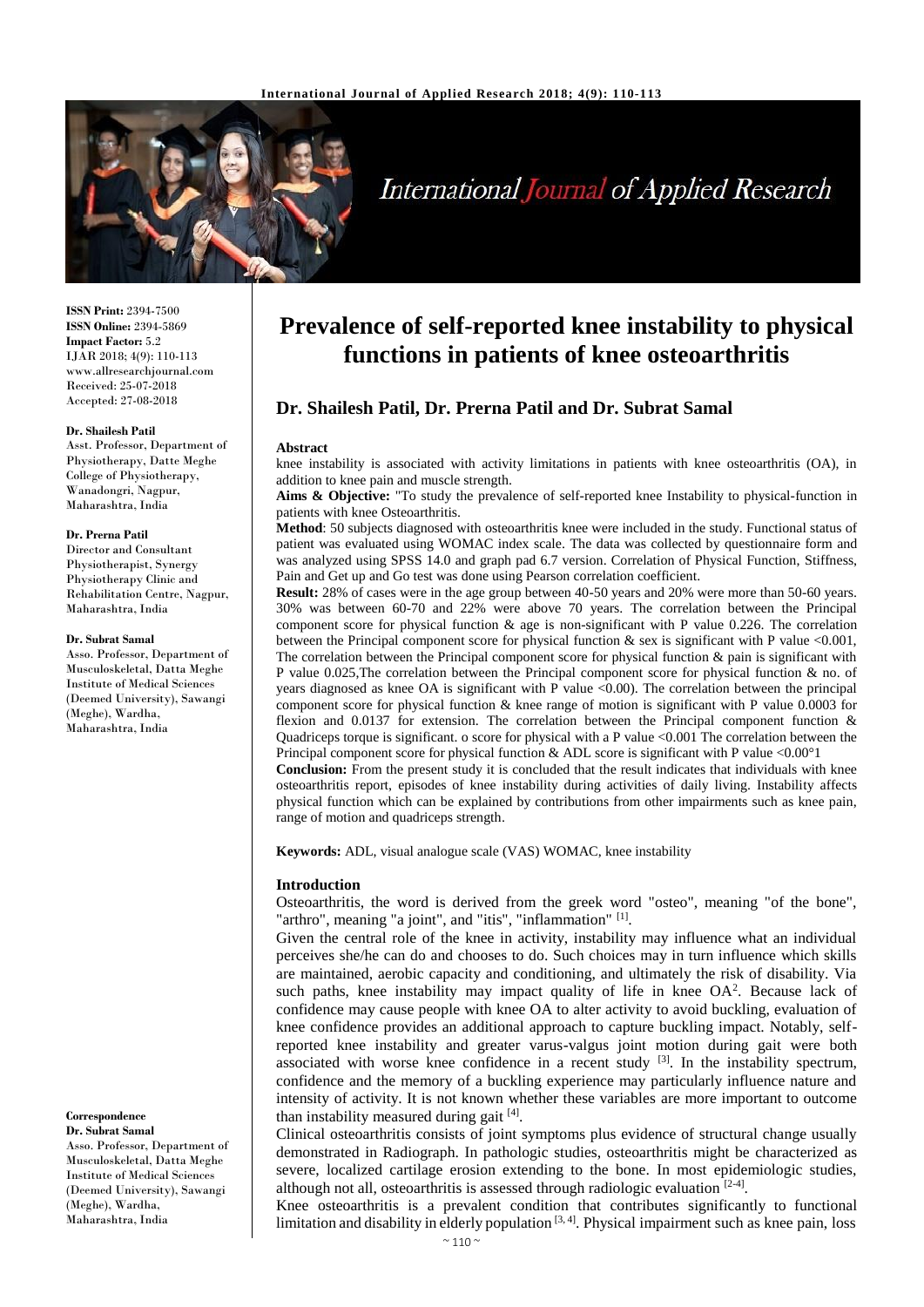of knee motion and decreased quadriceps torque have been associated with knee osteoarthritis and are believed to contribute to physical disability and progression of disease [4, 5]

Framingham study suggest that symptomatic knee osteoarthritis occurs in 6.1% of adult age 30 and over. Before age of 50years, men have higher prevalence and incidence of this disease than women, but after age of 50, women have higher prevalence and incidence [6]. These sex and age related prevalence patterns are consistent with the role of postmenopausal oestrogen deficiency in increasing risk of osteoarthritis [2, 3, 7].

Increase in life expectancy and ageing population are expected to make osteoarthritis 4th leading disability by  $2020$ <sup>[2]</sup>

# **Aims & Objectives**

"To study the prevalence of self-reported knee Instability to physical-function in patients with knee Osteoarthritis"

#### **Material & Methodology**

**Study Design:** Observational Study

**Study Setting:** Datta Meghe College of Physiotherapy, Wanadongari, Nagpur.

#### **Study Period:** 4 months

**Sample Population:** 50 symptomatic patients of osteoarthritis of knee reporting to OPD of Datta Meghe College of Physiotherapy, Nagpur.

#### **Materials Used**

Goniometer, Hand Odd dynamometer, Measuring tape, Weighing machine, Stopwatch.

# **Inclusion Criteria**:

- Age  $>= 40$  years
- Diagnosed as OA knee by physician
- Morning stiffness > 30 minutes
- Crepitus with active motion of knee

# **Exclusion Criteria**:

- Patients with limitation in knee motion Total knee arthroplasty
- Patellar tendon auto graft ACL reconstruction Patellar fracture
- Prolonged corticosteroids injections in patellar and quadriceps tendon

#### **Procedure**

Before participation all the subjects had given a consent letter for a participating in the study. Data for each subject were collected during one testing session. During this session, subjects first completed a demographic questionnaire.

A self-reported measure of function by ADL scale of knee outcome survey was taken. Then severity of knee pain rated on visual analogue scale (VAS) was recorded as pain at present moment, maximum pain within 24hours and minimum pain within 24 hours. Then the mean was taken. Knee instability rated by WOMAC score was taken.

Following completion of questionnaire physical performance measurement were taken as knee motion, quadriceps strength and get up and go test.

Knee range of motion - First passive then active range of motion was taken. Subject in prone lying at the edge of the

table. Axis of goniometer on lateral condyle of femur, stationary arm parallel to lateral midline of thigh and reference as greater trochanter and movable arm parallel to lateral midline of leg and reference as lateral malleolus. Then subjects were asked to flex the knee and flexion range as measured.

Quadriceps strength - Subjects were seated on quadriceps chair. Thigh was stabilized by stabilising belt. A soft pad was tied at the lower one-third of the kg. A hand held dynamometer (4) was placed and the subjects were asked to exert as much force as possible while extending the knee against the resistance and deflection was noted. This procedure w. repeated for four times and mean quadriceps strength was taken. Now, quadriceps torque was measured by following formula:

Quadriceps torque mean of quadriceps strength BMI

Get up and go test **-** Subjects were seated on standard height chair with arm rest. On the command "go" subjects stood up and walked along a level, unobstructed corridor as fast as possible. A stop watch was used to measure the time it took for the subject to stand and walk for 15 meters (7).

## **Data Analysis**

**Table 1:** Table showing age wise Distribution

| Age group    | No. of subjects | $\frac{6}{9}$ |
|--------------|-----------------|---------------|
| $40 - 50$    |                 | 28%           |
| 50-60        |                 | 20%           |
| $60-70$      |                 | 30%           |
| 70 and above |                 |               |



Graph showing age wise Distribution

#### **Statistical Analysis**

There is modest relationship between performance based and self-reported measure of function, these measures may be measuring different aspects of the constructs of physical function. We decided to combine the self-reported and physical performance measures of function to provide a more comprehensive measure of function. The get up and go test score and three components of WOMAC (pain, stiffness and physical function) scores where entered into the principal component analysis.

Principal component analysis allowed on to combine four original variable into a single principle component score of physical function (PCPF) for each subject. This was accomplished by transforming each subjects score on each of the four measures of physical function to a Z score. The Z score for each variable was then multiplied by the principle component score coefficient for that variable. The resulting products were summed to create a principle component score for each subject.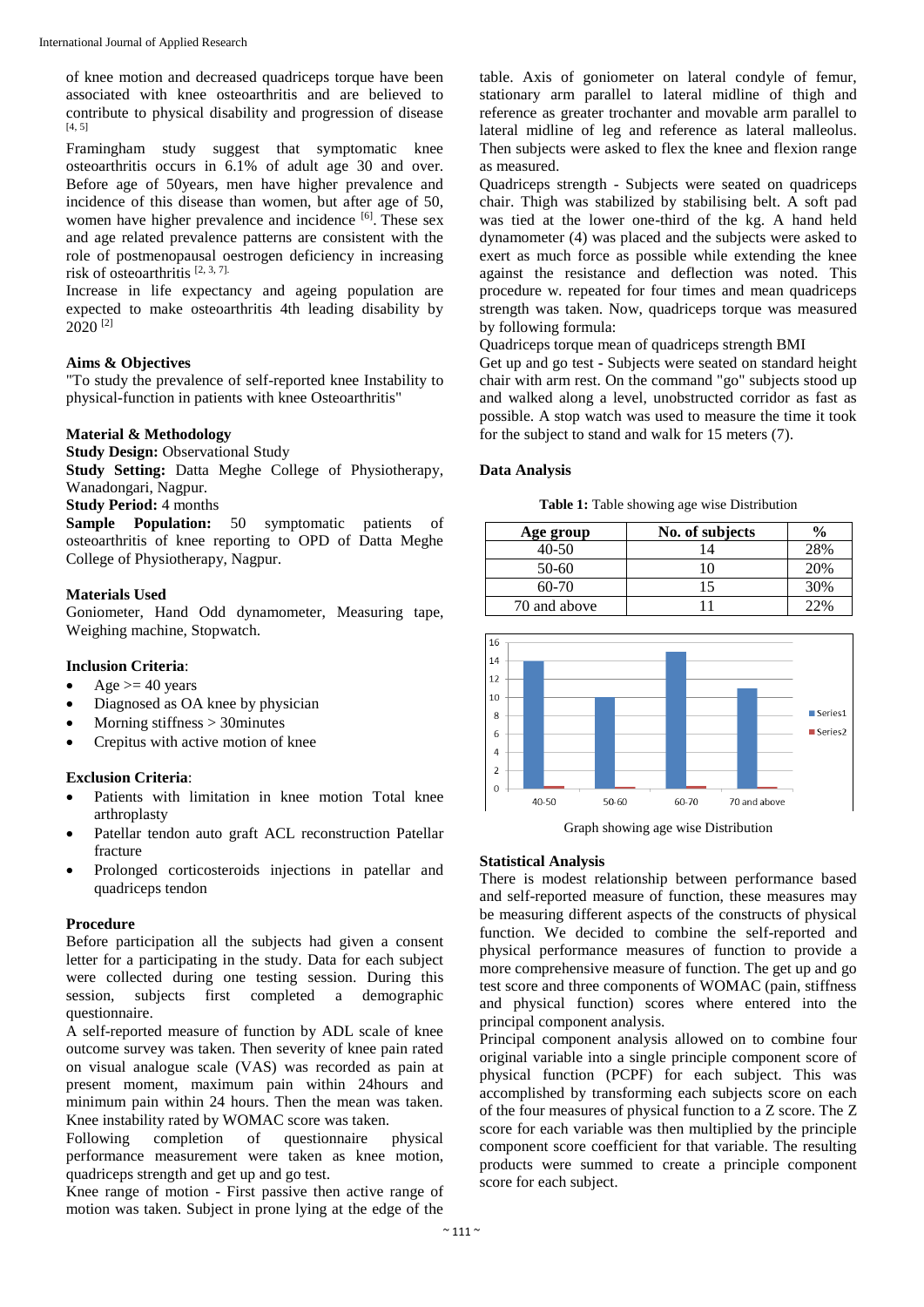| Calculation of the principle component score for physical function |  |  |  |
|--------------------------------------------------------------------|--|--|--|
|                                                                    |  |  |  |

| Variable                       | <b>Component score coefficient</b> | Z score    | <b>Component score coefficient Z score</b> |
|--------------------------------|------------------------------------|------------|--------------------------------------------|
| WOMAC Pain                     | 0.177                              | $-0.54117$ | $-0.095$                                   |
| <b>WOMAC Stiffness</b>         | 0.3868                             | $-0.86164$ | $-0.333$                                   |
| <b>WOMAC Physical Function</b> | 0.1556                             | 0.32055    | 0.0498                                     |
| WOMAC Get & Go Test            | 0.1394                             | 0.7542     | 0.1051                                     |

#### **Correlation between the Principal Component**

- 1. The correlation between the Principal component score for physical function & age is non-significant with P value 0.226.
- 2. The correlation between the Principal component score for physical function & sex is significant with P value  $< 0.001$
- 3. The correlation between the Principal component score for physical function  $\&$  pain is significant with P value 0.025
- 4. The correlation between the Principal component score for physical function  $\&$  no. of years diagnosed as knee OA is significant with P value  $<0.00$ ).
- 5. The correlation between the principal component score for physical function & knee range of motion is significant with P value 0.0003 for flexion and 0.0137 for extension.
- 6. The correlation between the Principal component function & Quadriceps torque is significant. o score for physical with a P value  $\leq 0.001$ .
- 7. The correlation between the Principal component score for physical function  $&$  ADL score is significant with  $P$ value  $< 0.00^\circ 1$

### **Discussion**

This study provides evidence of prevalence of self-reported knee instability to physical function.

This suggests that the knee instability experienced by individuals with knee osteoarthritis is most likely a multifactorial problem. Factors contributing to knee instability are increased capsuloligamentous laxity, structural damage to the knee and altered lower extremity muscular strength and neuromuscular control. Joint laxity results from reduced tension in joint capsule and ligaments, secondary to progressive degenerative changes in the joint and increased joint space narrowing.

Our data indicated that reports of knee instability correlate with limitations in physical function. Functional instability is a symptom that refers to sensation of buckling, slippage or giving may of the knee during functional activities.

Fitzgerald *et al* originally described self-reported instability including giving way, buckling, or shifting of the knee during functional activity as potentially having an effect in OA that could not be accounted for by knee pain or strength. Three previous studies used the same question as we did to ascertain buckling: two of these had a lower frequency [11.8% in the Framingham Osteoarthritis Study and 18.0% in MOST than we found (35.8%), most likely because our cohort all had knee OA while the two previous studies included individuals without OA; the third study described a higher frequency (67%, Amsterdam OA cohort), perhaps due to differences in distribution of disease severity. Previous studies have described a cross-sectional association between buckling and self-reported function, in persons: with knee OA; with and without knee OA; and with knee OA and without knee OA but at higher risk to develop it

G. Kelley Fitzgerald, Sara R. Piva, James J. lrrgang, Sawzi Bouzubar, Terence W. Stutz reported that physical function may be severely affected by weakness of quadriceps muscles in individuals with knee osteoarthritis and our study also reported reduced quadriceps torque.

Hurley M V; Scott D L; Rees J; Newham D J reported that reduced quadriceps motor-neuron excitability contributes to quadriceps weakness and diminishes proprioceptive acuity and our data also reported decreased quadriceps torque.

# **Conclusion**

The result indicates that individuals with knee osteoarthritis report, episodes of knee instability during activities of daily living. Instability affects physical function which can be explained by contributions from other impairments such as knee pain, range of motion and quadriceps strength.

#### **References**

- 1. Felson DT, Niu J, McClennan C, Sack B, Aliabadi P, Hunter DJ, *et al*. Knee buckling: prevalence, risk factors, and associated limitations in function. Ann Intern Med Cross Ref Pub Med Google Scholar. 2007; 147(8):534-540
- 2. Van der Esch M, Knoop J, van der Leeden M, Voorneman R, Gerritsen M, Reiding D *et al*. Selfreported knee instability and activity limitations in patients with knee osteoarthritis: results of the Amsterdam osteoarthritis cohort. Clin Rheumatol Cross Ref Pub Med Google Scholar. 2012; 31(10):1505-1510
- 3. Knoop J, van der Leeden M, Van der Esch M, Thorstensson CA, Gerritsen M, Voorneman RE *et al*. Association of lower muscle strength with self-reported knee instability in osteoarthritis of the knee: results from the Amsterdam Osteoarthritis cohort. Arthritis Care Res (Hoboken) Cross Ref Google Scholar. 2012; 64(1):38-45
- 4. Skou ST, Wrigley TV, Metcalf BR, Hinman RS, Bennell KL. Association of knee confidence with pain, knee instability, muscle strength, and dynamic varusvalgus joint motion in knee osteoarthritis. Arthritis Care Res (Hoboken) Cross Ref Google Scholar. 2014; 66(5):695-701
- 5. Fitzgerald GK, Piva SR, Irrgang JJ. Reports of joint instability in knee osteoarthritis: its prevalence and relationship to physical function. Arthritis Rheum Cross Ref Pub Med Google Scholar. 2004; 51(6):941-946
- 6. Sharma L, Chmiel JS, Almagor O, Moisio K, Chang AH, Belisle L *et al*. Knee instability and basic and advanced function decline in knee osteoarthritis. Arthritis Care Res (Hoboken) Cross Ref Google Scholar. 2015; 67(8):1095-1102
- 7. Fleeton G, Harmer AR, Nairn L, Crosbie J, March L, Crawford R, *et al*. Self-reported knee instability before and after total knee replacement surgery. Arthritis Care Res (Hoboken) Google Scholar, 2015.
- 8. Kumar D, Swanik CB, Reisman DS, Rudolph KS. Individuals with medial knee osteoarthritis show